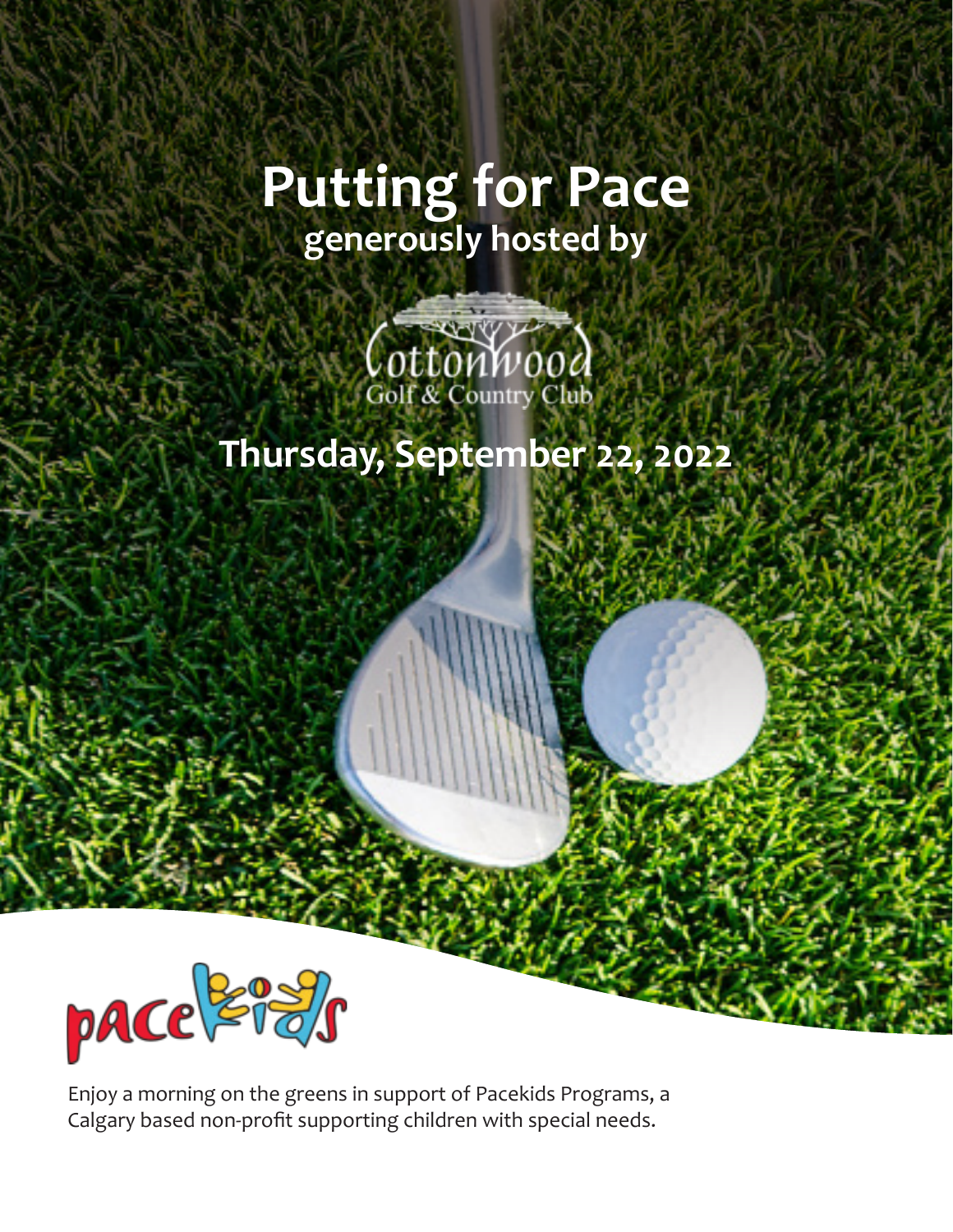#### **About Pacekids Programs**

Since 1994, Pacekids has impacted the lives of thousands of children and families. Serving children with special needs in the Calgary community, Pacekids believes that every child deserves to thrive, and provides unique programs and services to ensure they can do just that.

#### **The Cause**

All funds raised at Putting for Pace will directly support the Pacesetters Fund which helps set the pace for early intervention excellence in the greater Calgary community.

When you invest in the Pacesetters Fund, you are:

- Empowering families to better support their child with special needs
- Helping children with special needs meet milestones many were told they would never meet
- Ensuring every child can thrive and become the greatest version of themself
- Creating a community where children's unique needs are being met and setting them up for a successful future
- Providing dynamic and individualized support to each child Pacekids serves and meeting their unique and evolving needs



#### **The Format**

This annual tournament has a focus on participants of all levels having a great golfing experience. This year we have decided to switch it up and add in a scoring component. Introducing the Texas Scramble! This scoring method is inclusive and fun for everyone.

- 144 Players
- Shotgun Start
- Texas Scramble Scoring



#### **Player Fees**

Player fees include 18-holes at the pristine Cottonwood Golf & Country Club, a power cart, and BBQ Lunch with a beverage of your choice.

- \$175 / player
- \$600 / team (four players)



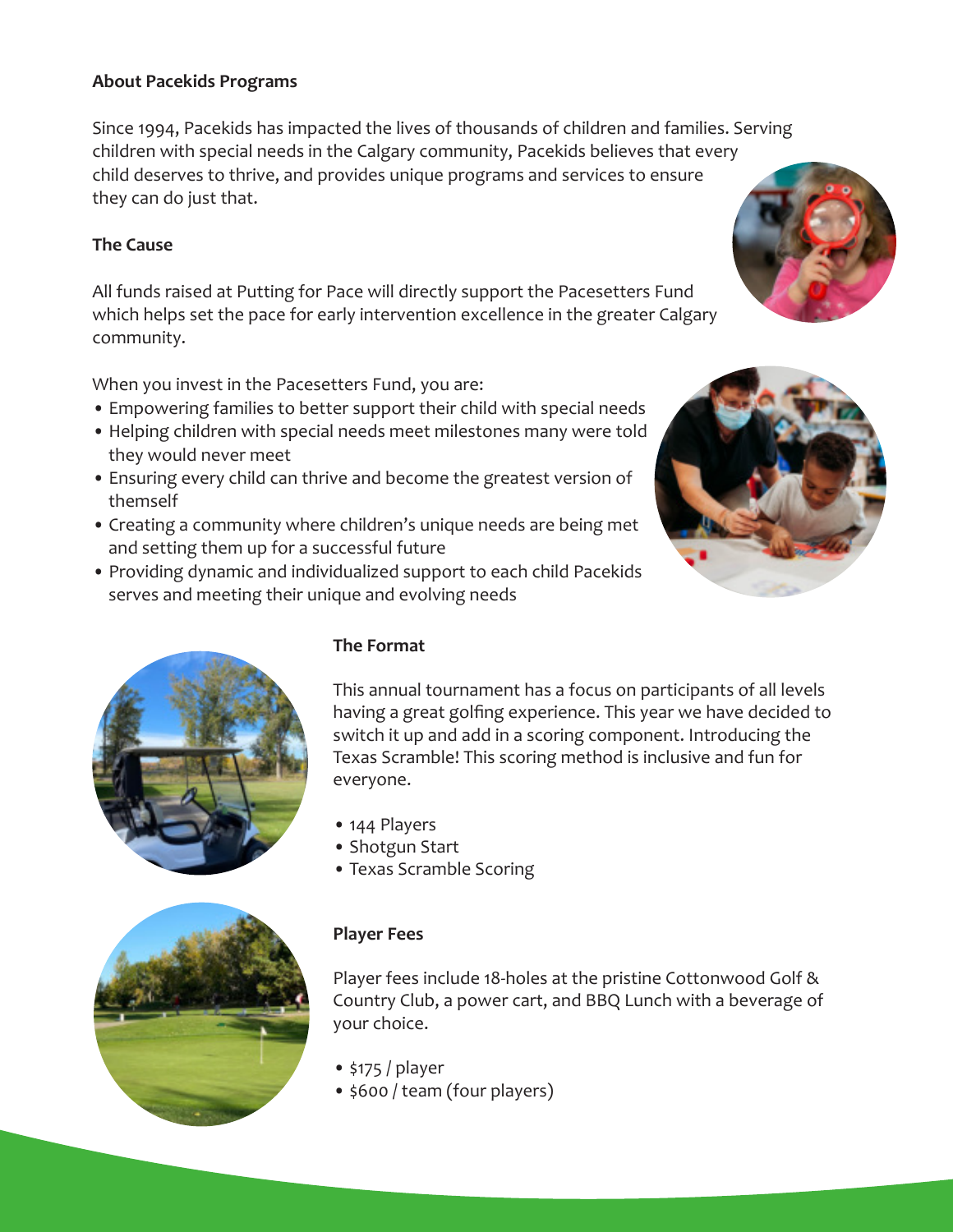#### **Thank you, Cottonwood Golf & Country Club!**

Pacekids is incredibly grateful for the continued support of Cottonwood Golf & Country Club and the Edward's family for making Putting for Pace possible.

Situated along the picturesque Bow River, this beautifully designed and well-maintained private golf course is located 15 minutes southeast of Calgary. For the past 30 years,



## **2022 Sponsorship Opportunities**

### **Presenting Partner - \$10,000**

*Exclusive Opportunity*

Tee up for great exposure with an incredible cause and treat your attendees to this exclusive experience as the 2022 Presenting Partner.

#### **The Experience:**

- Registration for four teams (16 players) \$2,400 value
- VIP registration area for your guests with complimentary champagne
- A sleeve of golf balls with your company branding for each of your guests
- Exclusive early access to the practice areas and driving range
- Reserved seating at the BBQ lunch
- 64 drink tickets (4/player) to disperse to your attendees as you see fit

#### **The Recognition:**

- Inclusion in event naming: Putting for Pacekids presented by *Your Company*
- Prominent logo inclusion on all event collateral and promotional material:
- Includes website link in digital locations where possible
- Branded participant welcome gift bags
- On-site signage at registration area, practice facilities, and post-tournament gathering area
- Logo inclusion on all golf carts
- Opportunity to host sponsor table at registration or post-tournament gathering area
- A minimum of three dedicated "shout out" posts on each of our social media platforms (Facebook, Instagram, Twitter, and LinkedIn) highlighting participation as our presenting partner
- Opportunity to speak at post-tournament BBQ reception
- Opportunity to include item in participant welcome gift bags

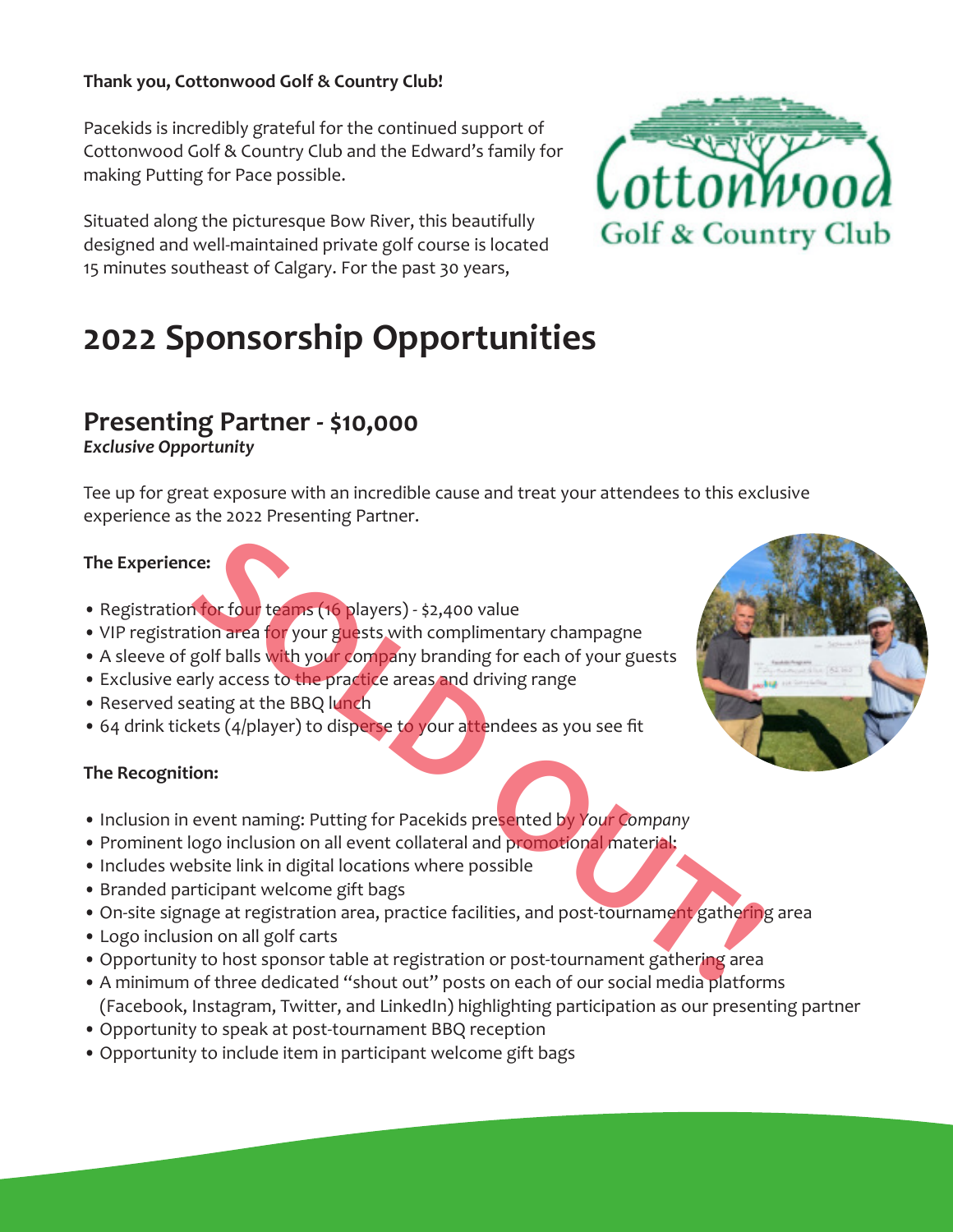## **Platinum Sponsor - \$7,500**

*Two Opportunities Available* 

Find platinum level exposure to 144 guests as one of two Platinum Sponsors.

- Logo inclusion on all event collateral and promotional material
- Includes website link in digital locations where possible
- On-site signage at participant registration area, and post-tournament gathering area
- A minimum of three dedicated "shout out" posts on each of our social media platforms (Facebook, Instagram, Twitter, LinkedIn) highlighting your support
- Verbal recognition at the BBQ lunch
- Reserved seating at the BBQ lunch
- Opportunity to include item in participant welcome gift bag
- Registration for three teams (12 players) \$1,800 value
- 36 drink tickets (3/player) to disperse to your attendees as you see fit

## **Gold Sponsor - \$5,000**

#### *Three Opportunities Available*

Make a shining impression on event attendees as one of three Gold Sponsors.

- Logo inclusion on all event collateral and promotional material
- Signage prominently displayed at all auction tables and surrounding area
- A minimum of two dedicated "shout out" posts on each of our social media platforms (Facebook, Instagram, Twitter, and LinkedIn) highlighting your support
- Opportunity to include item in participant welcome gift bag
- Registration for two teams (8 players) \$1,200 value
- 24 drink tickets (3/player) to disperse to your attendees as you see fit

## **BBQ Sponsor - \$3,500**

*One Opportunity Available*

Play an important and memorable role in the tournament as the BBQ sponsor. Participants will enjoy a customized burger buffet where they pick the fixings and select and beverage of their choice.

- Signage prominently displayed at the BBQ buffet tables and surrounding area
- Logo included on printed event collateral, event website, and emails
- A minimum of two dedicated social media mentions on each of our platforms (Facebook, Instagram, Twitter, and LinkedIn) highlighting your support
- Opportunity to include item in participant welcome gift bag
- Registration for one team (4 players) \$600 value
- 12 drink tickets (3/player) to disperse to your attendees as you see fit